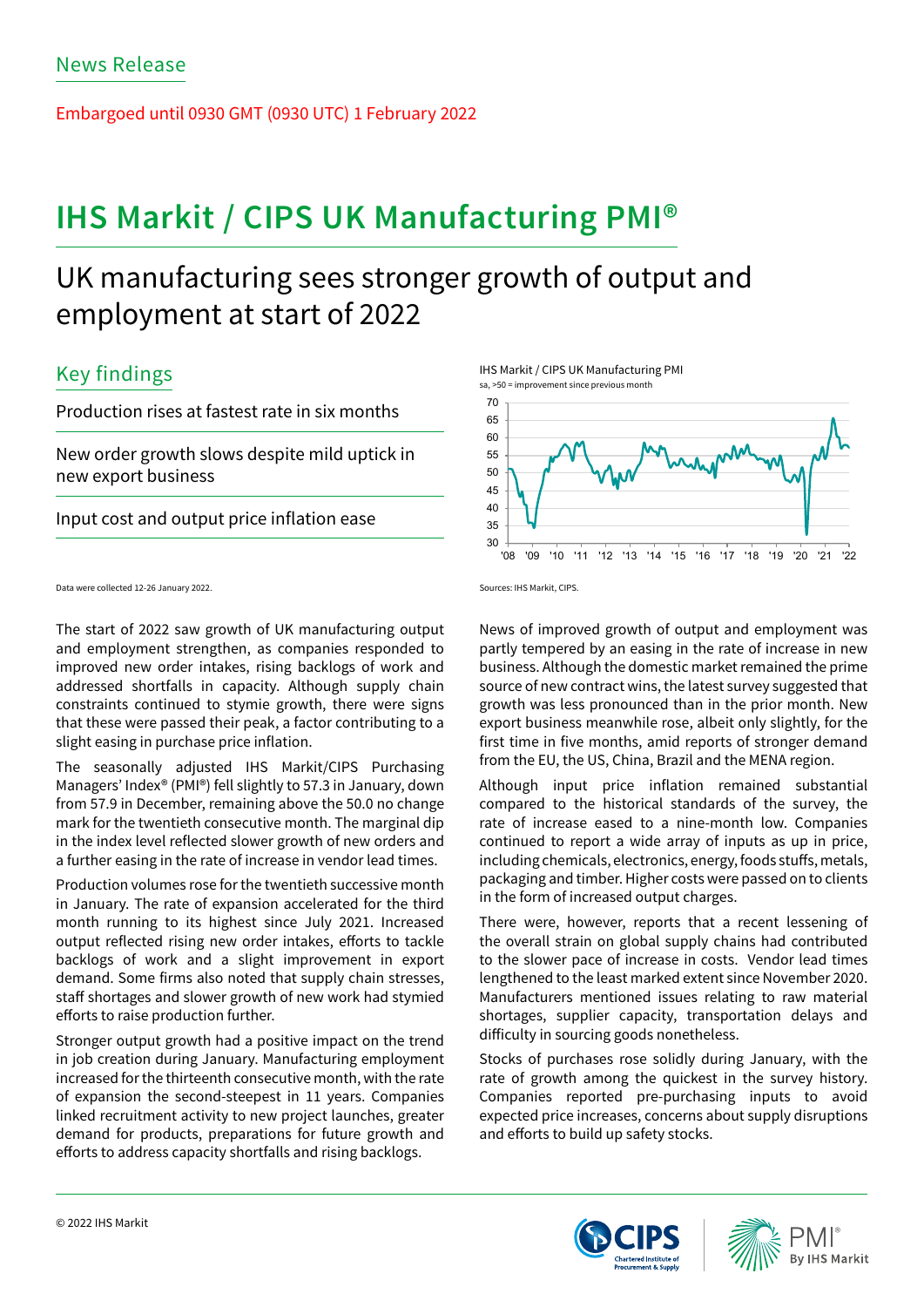

## Comment

Commenting on the latest survey results, Rob Dobson, Director at IHS Markit, said:

*"UK manufacturing made a solid start to 2022, showing encouraging resilience on the face of the Omicron wave, with growth of output accelerating as companies reported fewer supply delays. Causes for concern remain, however,*  as new orders growth slowed, exports barely rose, staff *absenteeism remained high and manufacturers' ongoing caution regarding supply chain disruptions led to the*  beefing up of safety stocks.

*"There was some positive news on the supply chains front. Although pressure on vendors remains severe, and still*  sufficient to stymie output growth and cause difficulty in *obtaining required inputs, supplier lead times lengthened to the lowest degree since November 2020 to suggest that the current period of abnormal stress has hopefully passed*  its peak, despite the surge in cases linked to Omicron. This *also lessened the upward pressure on prices, with input costs and output charges both rising at less elevated rates in January."*

10 20 30 40 50 60 70 Consumer / Intermediate / Investment sa, >50 = growth since previous month PMI Output by goods sector

'17 '18 '19 '20 '21 '22

Duncan Brock, Group Director at the Chartered Institute of Procurement & Supply:

Sources: IHS Markit, CIPS.

*"The UK economy continued to strengthen at the beginning*  of the year buoyed up by strong confidence amongst the UK's makers, higher job creation levels and output at the *strongest rate since July 2021.*

*"There was some disappointment in the lowest levels of new orders since February 2021 but moderate improvements in*  export orders balanced out the weaker rise in domestic work. *Supply lines remained unreliable for some essential goods*  and raw materials stifling the capacity for businesses to complete work in hand and hampering further productivity.

*"Even with these challenges, there was hope that tangible and sustainable improvements in business conditions were*  just on the horizon and 60% of businesses were optimistic *about the future. Job hiring improved and purchasing activity remained high to support expectations of more orders soon.*

*"Forward-buying will be a good strategy if supplies can get*  through as price inflation remained at stomach-churning *levels. Prices rose for another month and every month for the last two years as higher food, energy and material prices continue to act as a drag on business costs and recovery in*  the UK marketplace."